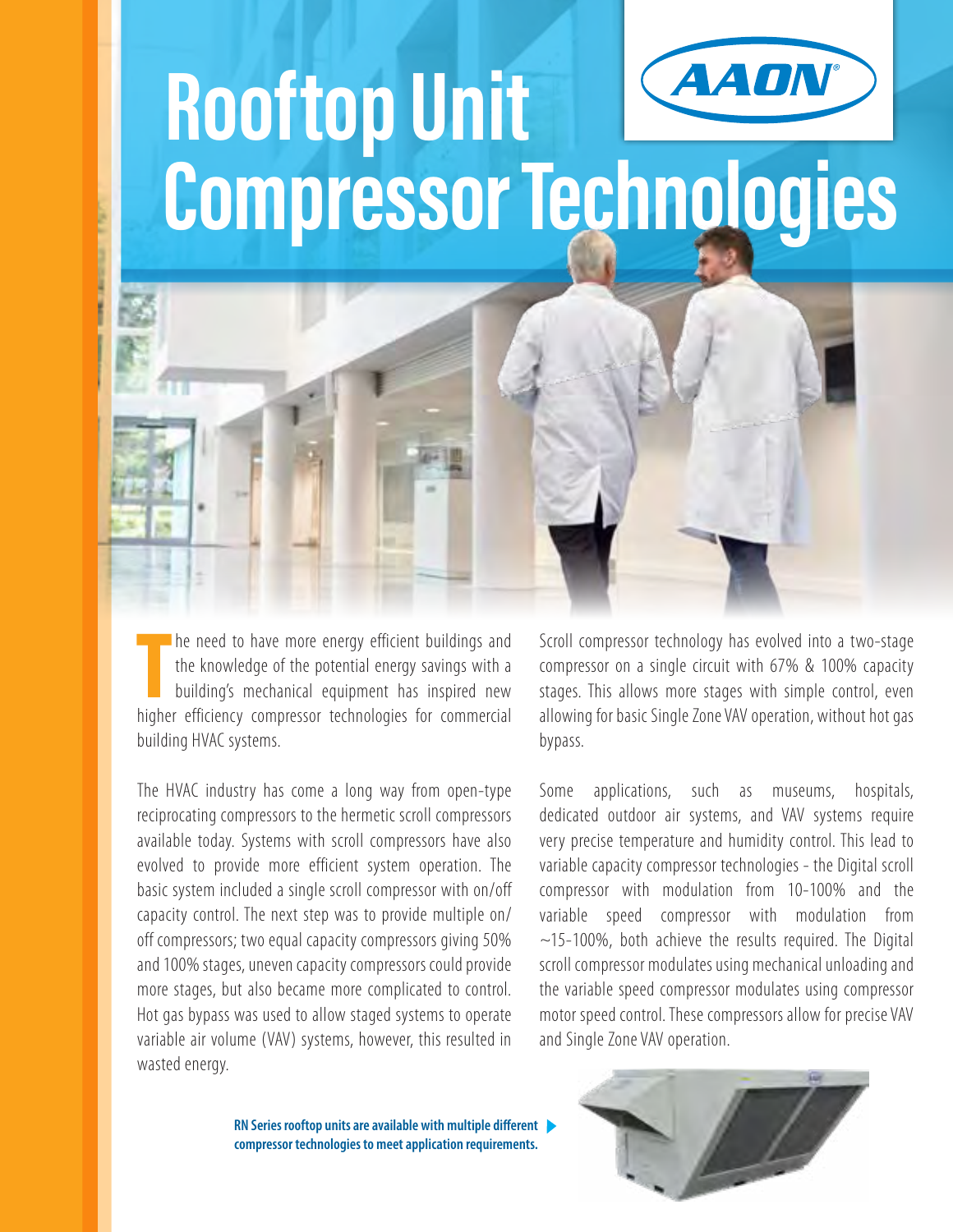## **Choosing a Compressor Technology**

AAON recognizes there are many reasons for choosing a specific compressor technology and offers many different options to meet an application's needs. Efficiency, first cost, controls complexity, precise control and comfort are all considerations.







- to control. Units can typically be controlled using a standard thermostat.
- Digital scroll compressor requires a 1-5 VDC signal to control capacity.
- Variable speed compressor requires advanced refrigeration system controls to keep the compressor within a safe operating range, ensure oil return to the compressor, and to provide the precise control. The need to have flush cycles to return oil to the compressor at reduced capacity requires complex controls.
- If the first cost of the equipment is the deciding factor, the on/off staged compressors are the least expensive.
- Variable speed compressors are the most expensive initially due to the advanced technology in the compressor, the VFD that drives the compressor, the controls, and oil management systems required.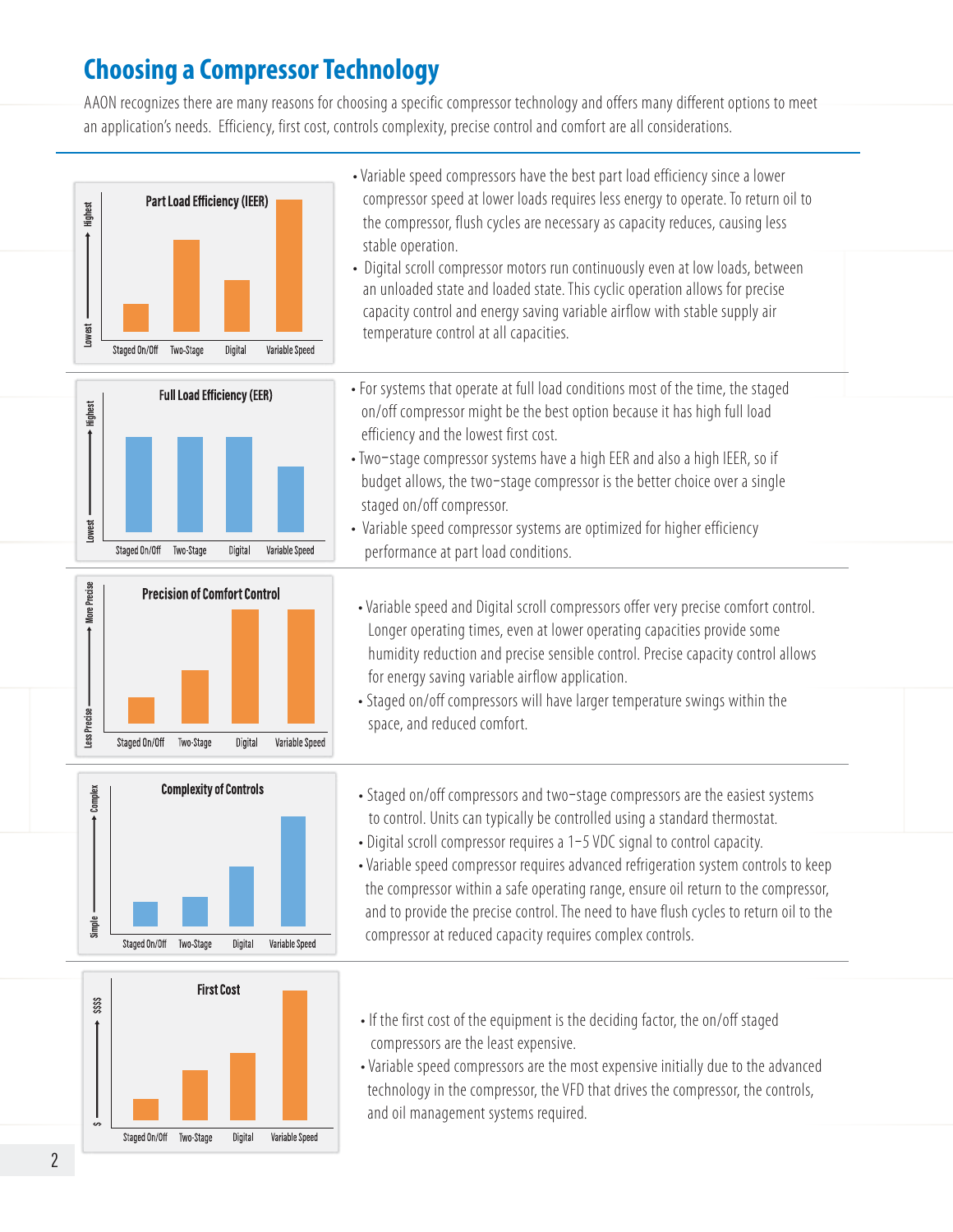

### **RN 15 ton Unit - Compressor Technology Efficiency Comparison**

This bar graph shows the different full load and part load efficiencies for each compressor technology available in the AAON RN 15 ton product. The lines represent the 2019 ASHRAE minimum IEER and EER requirements, and the Department of Energy's 2023 Federal Minimum IEER.

# **AAON Compressor Options**

### **On/Off Scroll**

Staged on/off compressors provide high full load efficiencies (EER), but cannot provide precise temperature or humidity control. Control of staged on/off compressors is simple and units with only a few compressors can use a thermostat. Larger capacity systems with multiple compressors can have multiple stages of capacity control.

### **Two-Stage Scroll**

Two-stage scroll compressors provide the simplicity of the staged capacity control with similar high part load efficiencies to variable speed compressor systems. The use of dual two-stage compressors includes up to five stages of capacity control.

The two-stage compressor can switch between a part load and a full load capacity setting. Two internal bypass ports enable the compressor to run at the part-load capacity during times when only part-load heating or cooling is needed. When demand increases, a mechanical ring is pressure activated, sealing the bypass ports and instantly shifting capacity to 100%. Running a system for longer periods, even at part load capacity, can lower the humidity inside the building.



Two-Stage Scroll Compressors provide the simplicity of staged capacity control with high part load efficiency

| Unit Capacity Stages with Dual Two-stage Compressors |       |       |     |       |      |
|------------------------------------------------------|-------|-------|-----|-------|------|
|                                                      |       | 2     |     |       |      |
| Compressor 1                                         | 67%   | 100%  | 67% | 100%  | 100% |
| Compressor 2                                         | 0%    | $0\%$ | 67% | 67%   | 100% |
| <b>Total Unit</b>                                    | 33.5% | 50%   | 67% | 83.5% | 100% |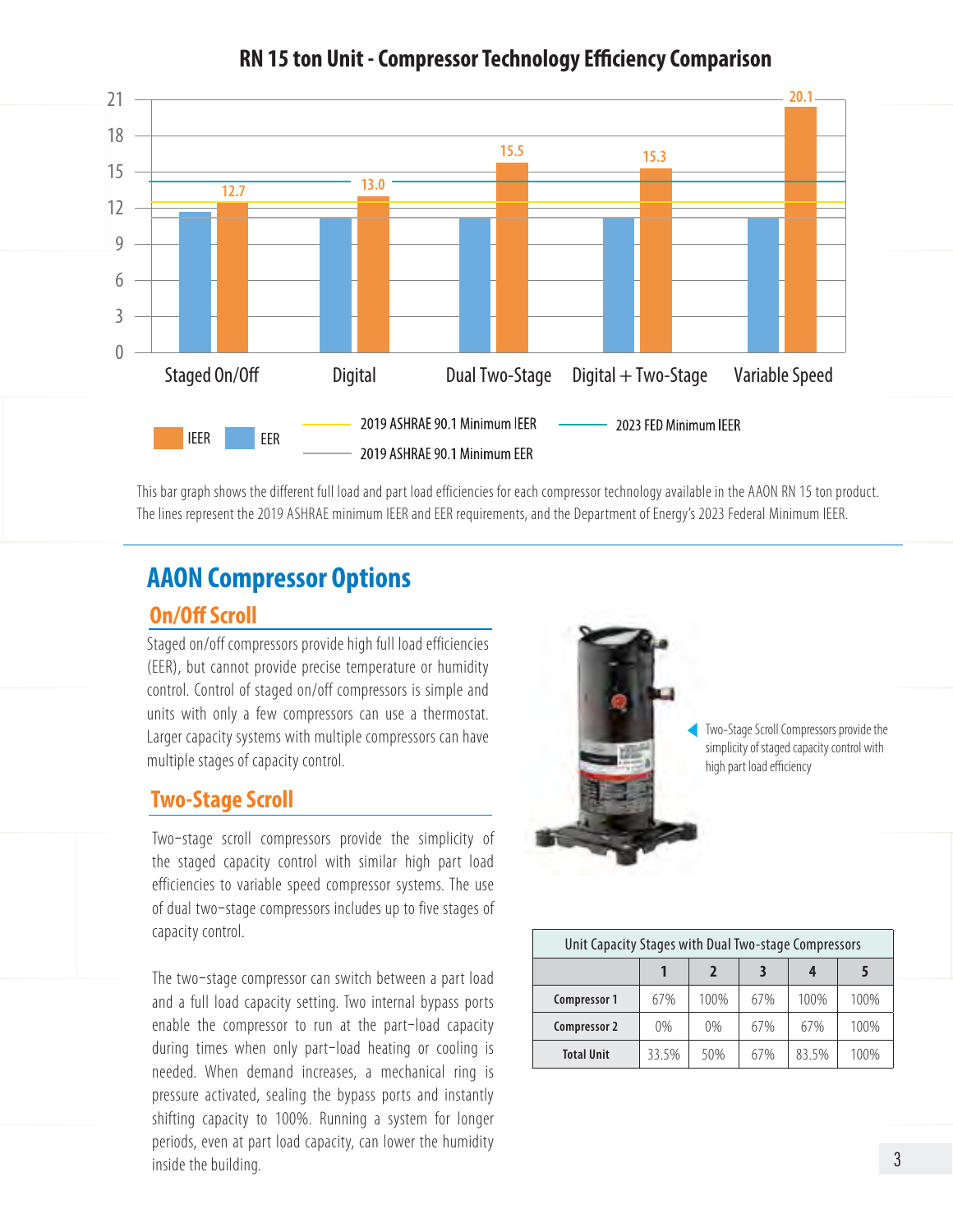### **Digital Scroll**

The Digital scroll, or 10-100% variable capacity scroll, compressors provide a wide range of precise modulation capabilities. This compressor technology is especially important in applications where precise temperature and humidity control are critical such as hospitals, museums, and data centers.

The Digital scroll compressor requires a 1-5 VDC control signal to control 10-100% compressor capacity modulation. The capacity is modulated by a solenoid unloader valve. The signal tells the solenoid how many seconds per cycle to unload the compressor. In the unloaded state, the scroll elements separate and thus create

0% capacity. There is minimum power draw as the compressor motor spins freely. In the 15 second cycle displayed below, the first scenario shows the compressor loaded for 3 seconds and unloaded for 12 seconds, providing a 20% capacity. The second scenario shows the compressor loaded for 7.5 seconds and unloaded for 7.5 seconds, providing a 50% capacity. The cyclical loading and unloading of the compressor via Pulse Width Modulation results in reduced capacity and energy savings. Oil return due to full flow of refrigerant during the loaded state is an advantage of the compressor.



Pulse Width Modulation of Compressor Capacity

### **Variable Speed Scroll**

Variable speed scroll compressors operate with the highest part load efficiencies over any other compressor technology and they provide precise temperature and humidity control.

The variable speed scroll compressor modulates capacity using speed control. A Variable Frequency Drive (VFD) and controls are necessary to change the speed of the inverter-duty compressor. The VFD changes the frequency (Hz), which equates to a change of speed (rpm). Each variable speed compressor must also include specific controls, which protect the compressor by making sure it only operates within the safety of the compressor operating envelope. An electronic expansion valve must be used on the refrigerant circuit when variable speed scroll compressors are included because of the wide operating range of the compressor. To ensure oil return to the compressor, flush cycles are necessary as capacity reduces, causing less stable operation. Advanced refrigeration system controls are required to minimize these flush cycles and provide consistent control.

### **Digital Scroll + Two-Stage Scroll**

This combined option takes advantage of the high part load efficiency of the two-stage compressor and the precise temperature and humidity control of the Digital scroll compressor. The Digital scroll modulates to precisely maintain supply air temperature, while the two-stage compressor stages on and off.



Variable Speed Scroll Compressors provide the highest part load efficiency and precise temperature control.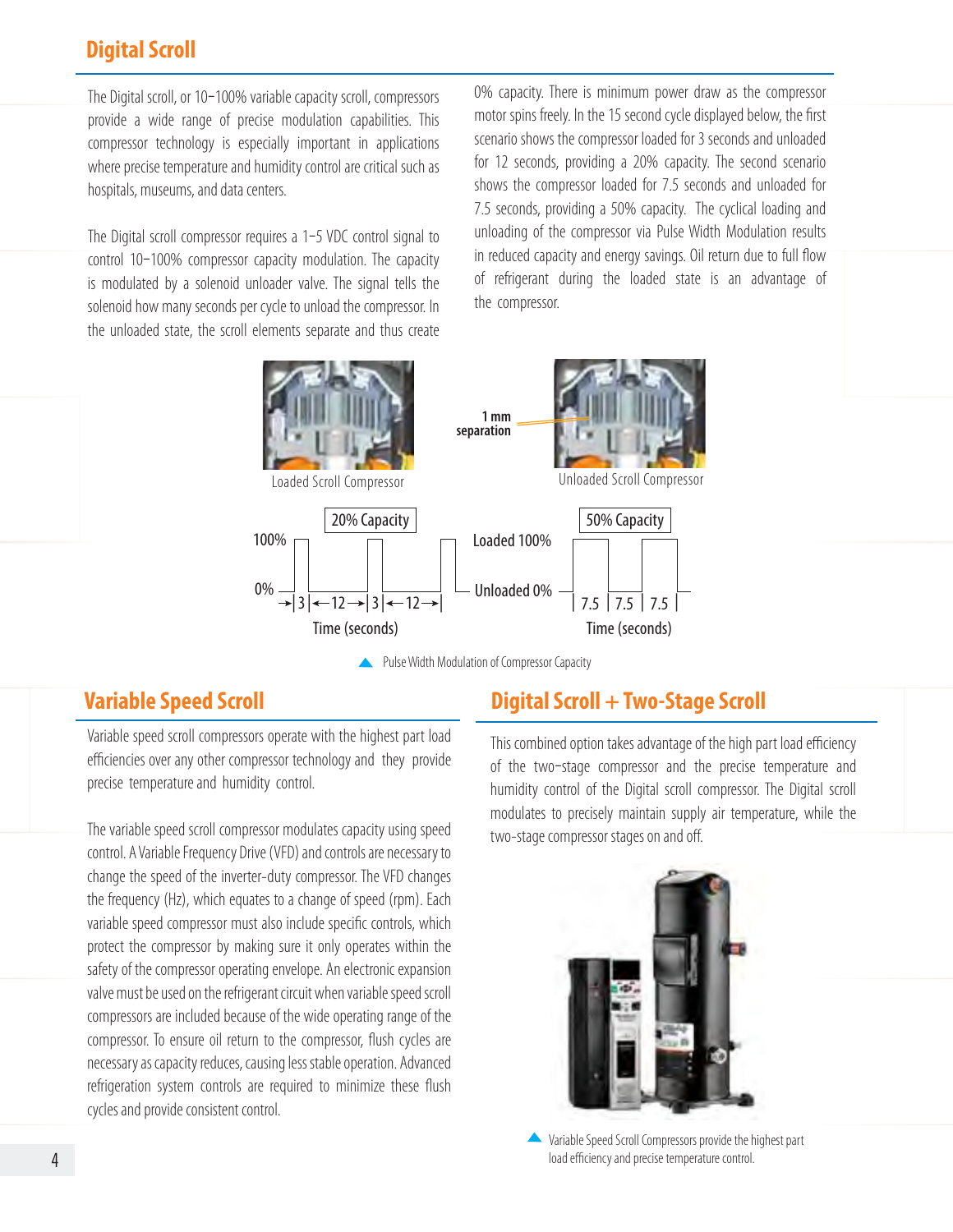### **Other High Efficiency Features Energy Saving Construction**

The efficiency of an HVAC system is more than just the compressors. AAON rooftop equipment is designed with energy saving features such as direct drive supply fans and low leakage, high thermal resistance cabinet construction. AAON offers several energy saving options, including modulating heating, energy recovery, and fully modulating economizer control.

### **Direct Drive Backward Curved Supply Fans**

Direct drive backward curved plenum supply fans are standard on all units. A belt driven fan transfers energy through the belt and pulley system and can lose up to 15% of the applied power as heat due to belt slippage caused by normal bending and slipping of the belt. Direct drive supply fans are more energy efficient, quieter, and require less maintenance than belt driven fans. Backward curved plenum fans are more energy efficient than forward curved fans. Variable speed supply fans allow precise airflow control, reduced power consumption and reduced sound. In a Single Zone VAV system, variable speed fans operate only as fast as the space conditions require. Cutting the fan speed in half reduces the applied power to the fan motor by a factor of 8!

Modulating gas heat provides consistent supply air temperature heating and improved occupancy comfort control, without overheating the space. AAON high turndown modulating gas heaters offer energy and fuel savings with up to 25:1 turndown.

### **Energy Recovery Wheel**

Energy recovery wheels significantly reduce operating costs by transferring energy between the exhaust air and the entering outside air, reducing the amount of mechanical energy needed to cool the air from outside air conditions to supply air conditions. Energy recovery wheels remove moisture from the outside air during the summer to avoid excess moisture in the air and add moisture to the air during the winter to avoid over drying of the air. Energy recovery wheels help to maintain comfortable humidity levels year round. Up to 80% of the exhaust air energy is recovered by the wheel, significantly reducing energy usage during outside air ventilation.

AAON Energy Recovery Wheel produces significant energy savings while bringing fresh outside air inside the building.



Cabinet construction consists of two inch rigid polyurethane foam panels with G90 galvanized steel on both sides, a thermal break in between, and a closed cell polyurethane foam interior core. The inner wall protects the insulation from moisture damage, prevents microbial growth, and is easy to clean. This rigid cabinet design, with advanced sealing throughout, significantly reduces air leakage and infiltration and saves energy.

Two inch polyurethane foam insulated panels have a thermal resistance of R-value of 13 or greater, which exceeds the R-value of a cabinet with four inch thick fiberglass construction. They also make the cabinet more rigid and resistant to damage and provide increased sound damping.



**Modulating Gas Heating** Cutaway of double wall rigid polyurethane foam insulated cabinet panel increases thermal resistance, reduces air leakage, and attenuates radiated sound. Thermal break reduces heat transfer between interior and exterior metal cabinet walls.

### **Economizer**

AAON standard low leakage economizer dampers are AMCA tested, certified, and labeled. They meet the stringent California Title 24 energy code damper air leakage and control requirements. Fully economizing dampers provide energy saving free cooling when ambient conditions are below setpoint values.



Aluminum gear driven economizer dampers eliminate the excess play and bind that occurs with linkage type economizers.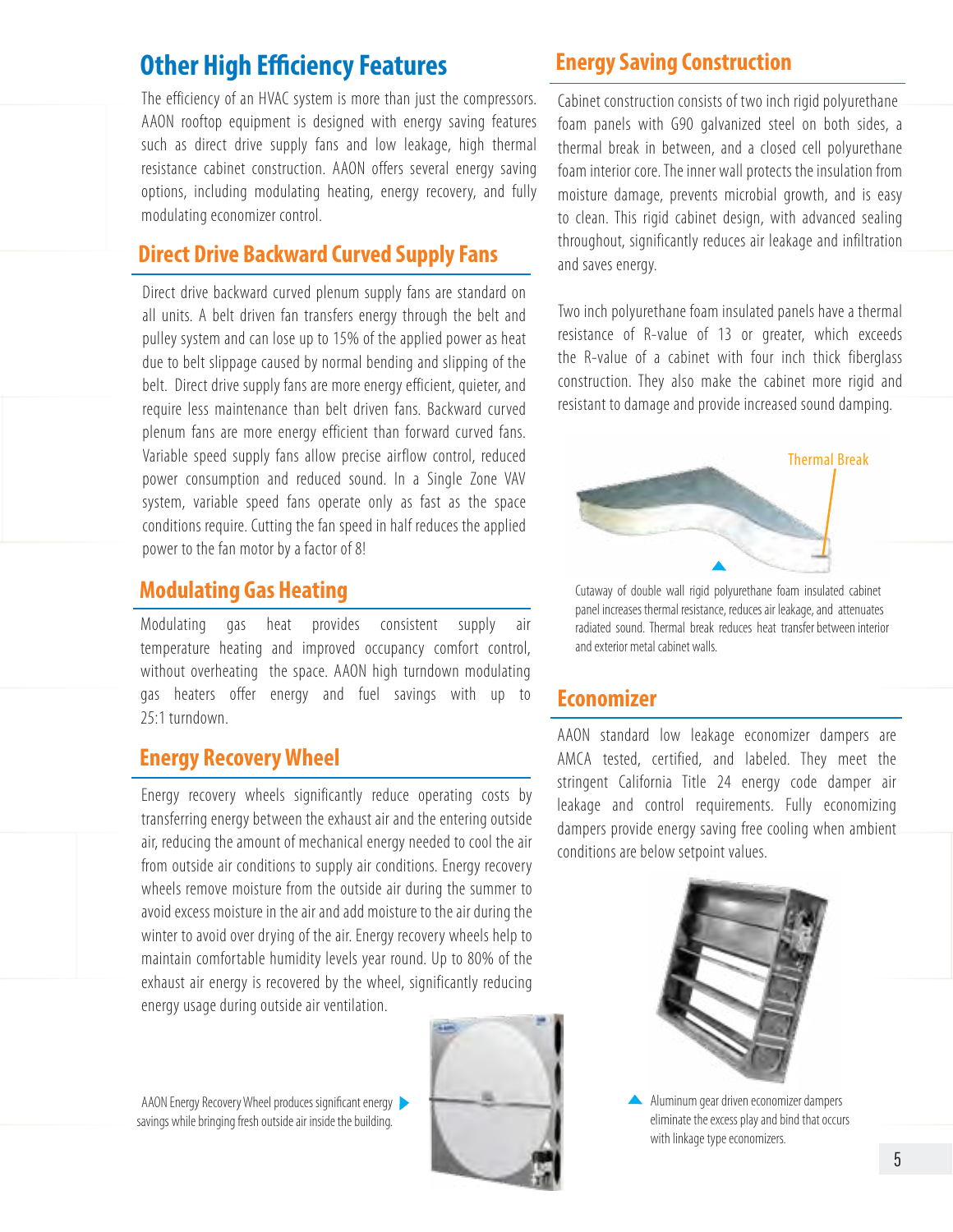### **Part Load Efficiency Comparison**

These bar graphs show the different part load efficiencies of different configurations of AAON rooftop units. The lines represent minimum efficiency requirements. High capacity configurations include six row high capacity evaporator coils.

### **RQ Series Cabinet**

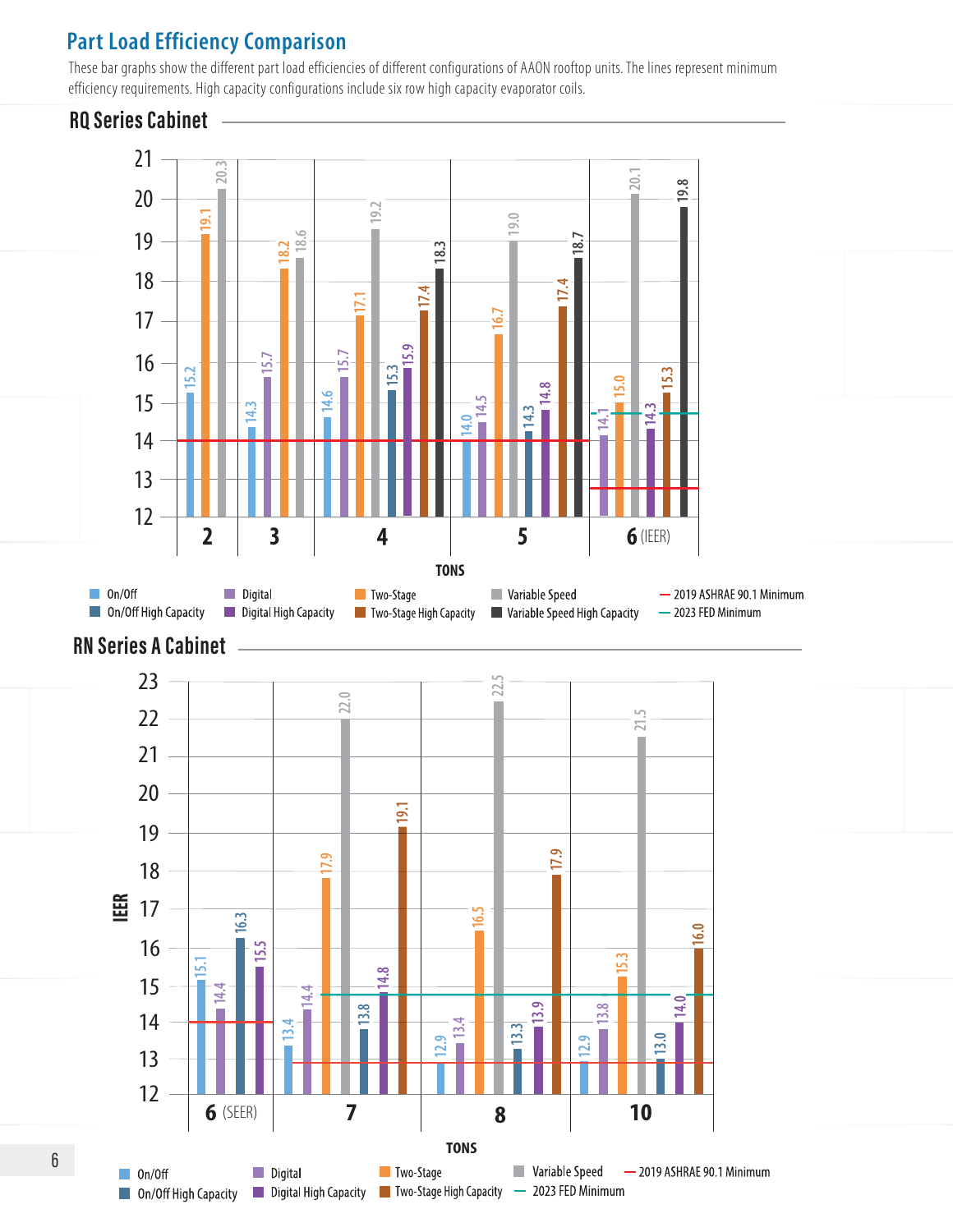

**RN Series C Cabinet**